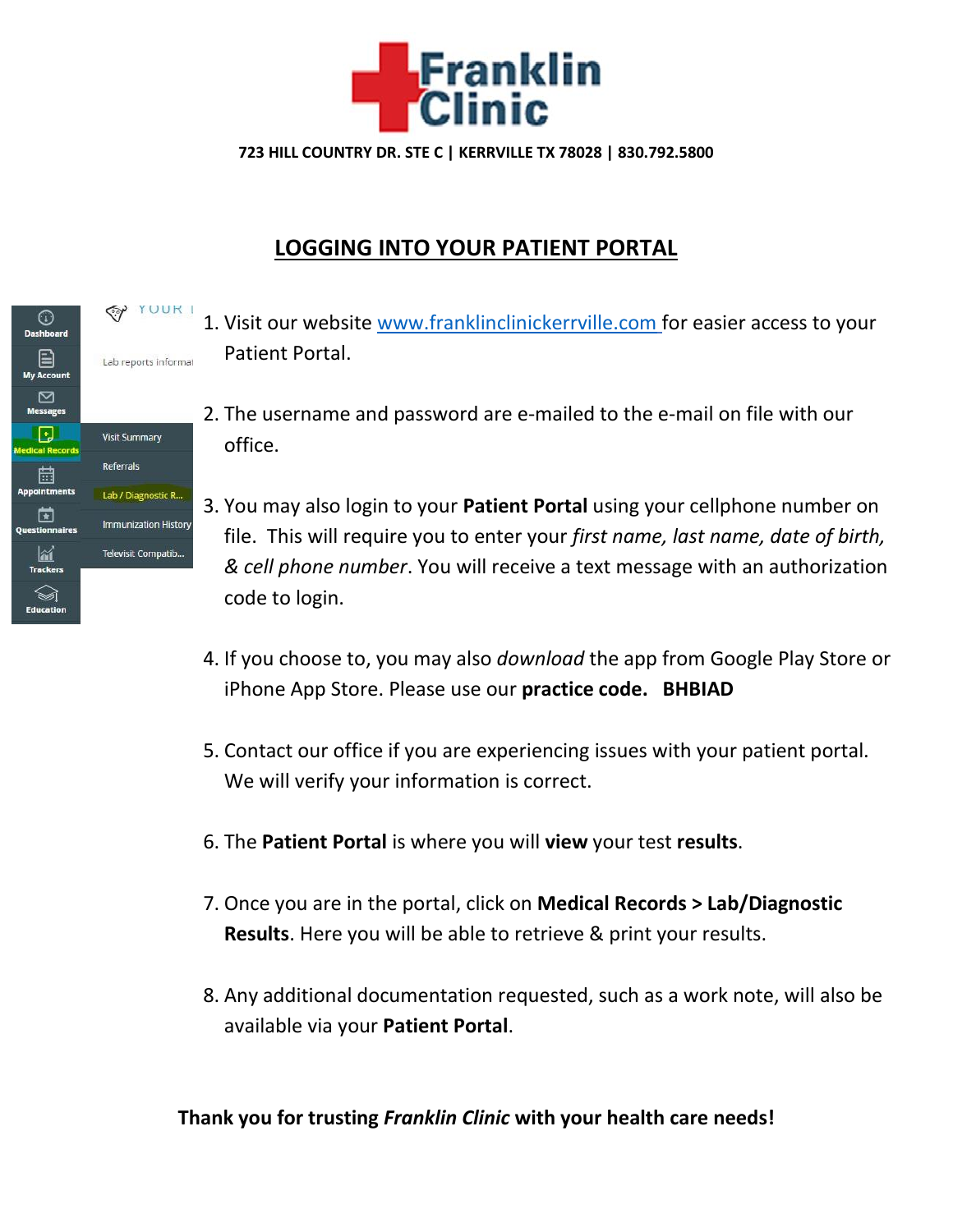# **FACT SHEET FOR PATIENTS**

# **Sofia SARS Antigen FIA – Quidel Corporation July 15, 2020**

You are being given this Fact Sheet because your sample(s) was tested for the Coronavirus Disease 2019 (COVID-19) using the Sofia SARS Antigen FIA.

This Fact Sheet contains information to help you understand the risks and benefits of using this test for the detection of proteins from the virus that causes COVID-19. After reading this Fact Sheet, if you have questions or would like to discuss the information provided, please talk to your healthcare provider.

• **For the most up to date information on COVID-19 please visit the CDC Coronavirus Disease 2019 (COVID-19) webpage:**

# • **[https://www.cdc.gov/COVID19](https://www.cdc.gov/nCoV)**

#### **What is COVID-19?**

COVID-19 is caused by the SARS-CoV-2 virus. The virus, which can cause mild to severe respiratory illness, has spread globally, including the United States. The current information available to characterize the spectrum of clinical illness associated with COVID-19 suggests that symptoms include cough, shortness of breath or difficulty breathing, fever, chills, muscle pain, headache, sore throat or new loss of taste or smell.

### **What is the Sofia SARS Antigen FIA test?**

The Sofia SARS Antigen FIA is a type of test called an antigen test. Antigen tests are designed to detect proteins from the virus that causes COVID-19 in respiratory specimens, for example nasal swabs.

**Why was my sample tested?**

**Coronavirus Disease 2019** 

**(COVID-19)**

1

You were tested because your healthcare provider believes you may have been exposed to the virus that causes COVID-19 based on your signs and symptoms (e.g., fever, cough, difficulty breathing), and/or other risk factors and you are within the first five days of the onset of symptoms.

## **What are the known and potential risks and benefits of the test?**

Potential risks include:

- Possible discomfort or other complications that can happen during sample collection.
- Possible incorrect test result (see below for more information).

Potential benefits include:

- The results, along with other information, can help your healthcare provider make informed recommendations about your care.
- The results of this test may help limit the spread of COVID-19 to your family and others in your community.

**What does it mean if I have a positive test result?** If you have a positive test result, it is very likely that you have COVID-19 because proteins from the virus that causes COVID-19 were found in your sample. Therefore, it is also likely that you may be placed in isolation to avoid spreading the virus to others. There is a very small chance that this test can give a positive result that is wrong (a false positive result). Your healthcare provider will work with you to determine how best to care for you based on your test result(s) along with your medical history, and your symptoms.

• **Where can I go for updates and more information?** The most up-to-date information on COVID-19 is available at the CDC General webpage: **[https://www.cdc.gov/COVID19.](https://www.cdc.gov/nCoV)** In addition, please also contact your healthcare provider with any questions/concerns.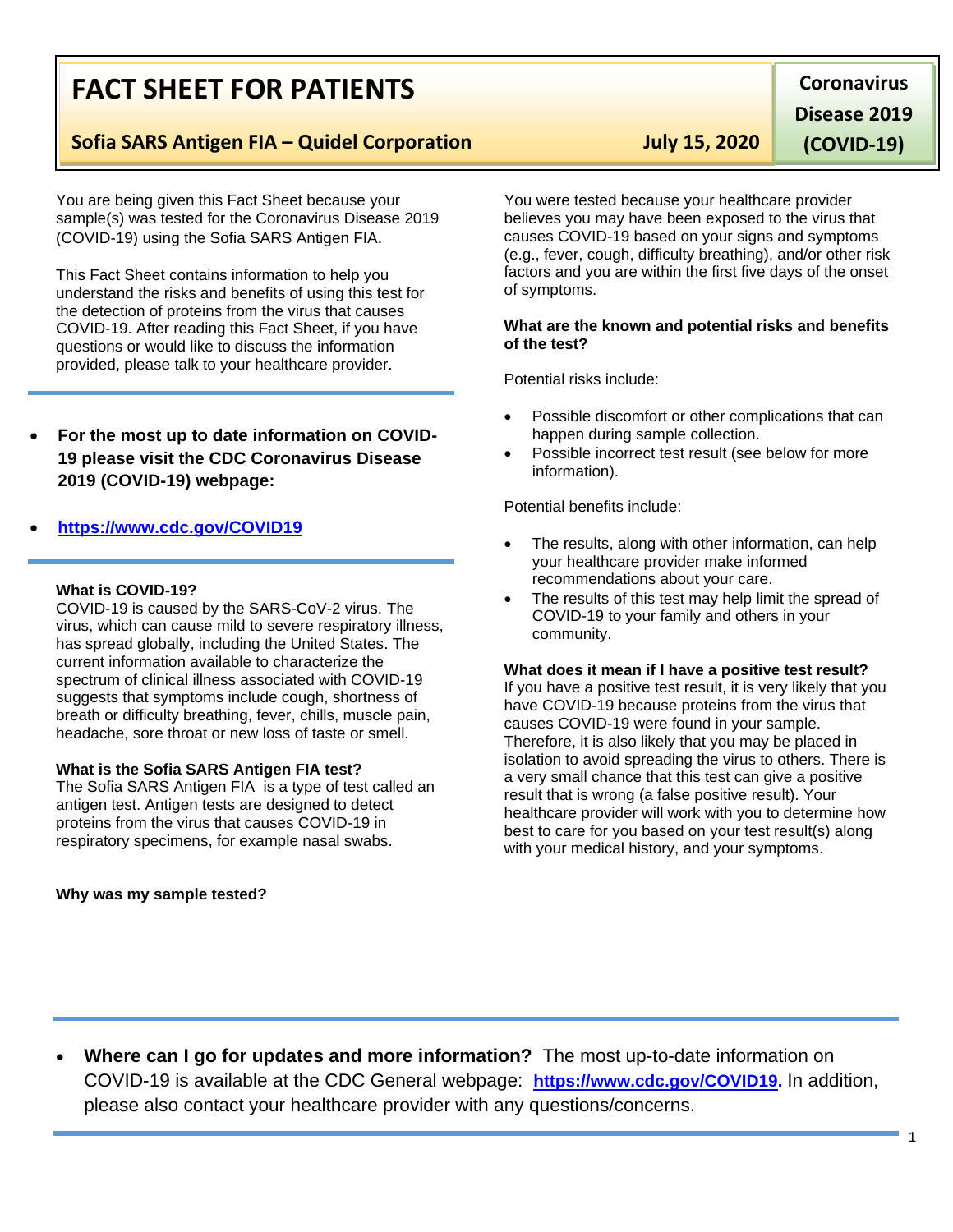# **FACT SHEET FOR PATIENTS**

# **Sofia SARS Antigen FIA – Quidel Corporation July 15, 2020**

## **What does it mean if I have a negative test result?**

A negative test result means that proteins from the virus that causes COVID-19 were not found in your sample.

It is possible for this test to give a negative result that is incorrect (false negative) in some people with COVID-19. This means that you could possibly still have COVID-19 even though the test is negative. If your test result is negative, your healthcare provider will consider the test result together with all other aspects of your medical history (such as symptoms, possible exposures, and geographical location of places you have recently traveled) in deciding how to care for you. The amount of antigen in a sample may decrease the longer you have symptoms of infection. Specimens collected after you have had symptoms for more than seven days may be more likely to be negative compared to a molecular assay.

It is important that you work with your healthcare provider to help you understand the next steps you should take.

## **What are the differences between antigen tests and other COVID-19 tests?**

There are different kinds of tests for diagnosing COVID-19. Molecular tests (also known as PCR tests) detect genetic material from the virus. Antigen tests detect proteins from the virus. Antigen tests are very specific for the virus, but are not as sensitive as molecular tests. This means that a positive result is highly accurate, but a negative result does not rule out infection.

If your test result is negative, you should discuss with your healthcare provider whether an additional molecular test would help with your care, and when you should discontinue home isolation. If you do not have an additional test to determine if you are infected and may

**Coronavirus Disease 2019** 

**(COVID-19)**

spread the infection to others, the CDC currently recommends that you should stay home until three things have happened:

• You have had no fever for at least 72 hours (that is three full days of no fever without the use of medicine that reduces fevers)

AND

• Other symptoms have improved (for example, when your cough or shortness of breath has improved)

AND

• At least 10 days have passed since your symptoms first appeared.

For more information, the CDC has provided guidelines on how to prevent the spread of COVID-19 if you are sick: [https://www.cdc.gov/coronavirus/2019](https://www.cdc.gov/coronavirus/2019-ncov/downloads/sick-with-2019-nCoV-fact-sheet.pdf) [ncov/downloads/sick-with-2019-nCoV-fact-sheet.pdf](https://www.cdc.gov/coronavirus/2019-ncov/downloads/sick-with-2019-nCoV-fact-sheet.pdf)

## **Is this test FDA-approved or cleared?**

No. This test is not yet approved or cleared by the United States FDA. When there are no FDA-approved or cleared tests available, and other criteria are met, FDA can make tests available under an emergency access mechanism called an Emergency Use Authorization (EUA). The EUA for this test is supported by the Secretary of Health and Human Service's (HHS's) declaration that circumstances exist to justify the emergency use of *in vitro* diagnostics for the detection and/or diagnosis of the virus that causes COVID-19. This EUA will remain in effect (meaning this test can be used) for the duration of the COVID-19 declaration justifying emergency of IVDs, unless it is terminated or revoked by FDA (after which the test may no longer be used).

• **Where can I go for updates and more information?** The most up-to-date information on COVID-19 is available at the CDC General webpage: **[https://www.cdc.gov/COVID19.](https://www.cdc.gov/nCoV)** In addition, please also contact your healthcare provider with any questions/concerns.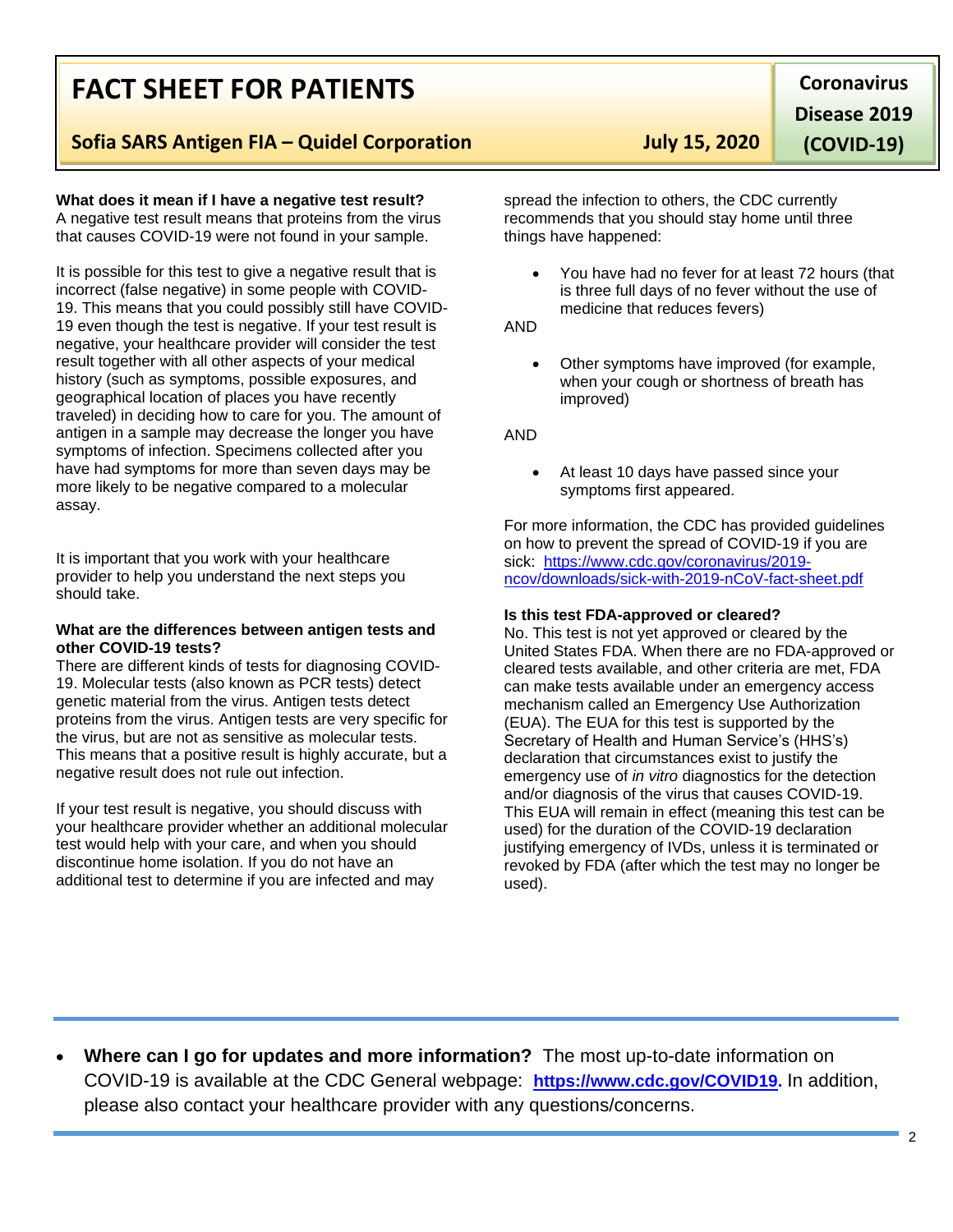# **FACT SHEET FOR PATIENTS**

**Sofia SARS Antigen FIA – Quidel Corporation July 15, 2020**

**Coronavirus Disease 2019** 

**(COVID-19)**

# **What are the approved alternatives?**

There are no approved available alternative tests. FDA has issued EUAs for other tests that can be found at: [https://www.fda.gov/emergency-preparedness-and](https://www.fda.gov/emergency-preparedness-and-response/mcm-legal-regulatory-and-policy-framework/emergency-use-authorization#2019-ncov)[response/mcm-legal-regulatory-and-policy](https://www.fda.gov/emergency-preparedness-and-response/mcm-legal-regulatory-and-policy-framework/emergency-use-authorization#2019-ncov)[framework/emergency-use-authorization#2019-ncov.](https://www.fda.gov/emergency-preparedness-and-response/mcm-legal-regulatory-and-policy-framework/emergency-use-authorization#2019-ncov)

• **Where can I go for updates and more information?** The most up-to-date information on COVID-19 is available at the CDC General webpage: **[https://www.cdc.gov/COVID19.](https://www.cdc.gov/nCoV)** In addition, please also contact your healthcare provider with any questions/concerns.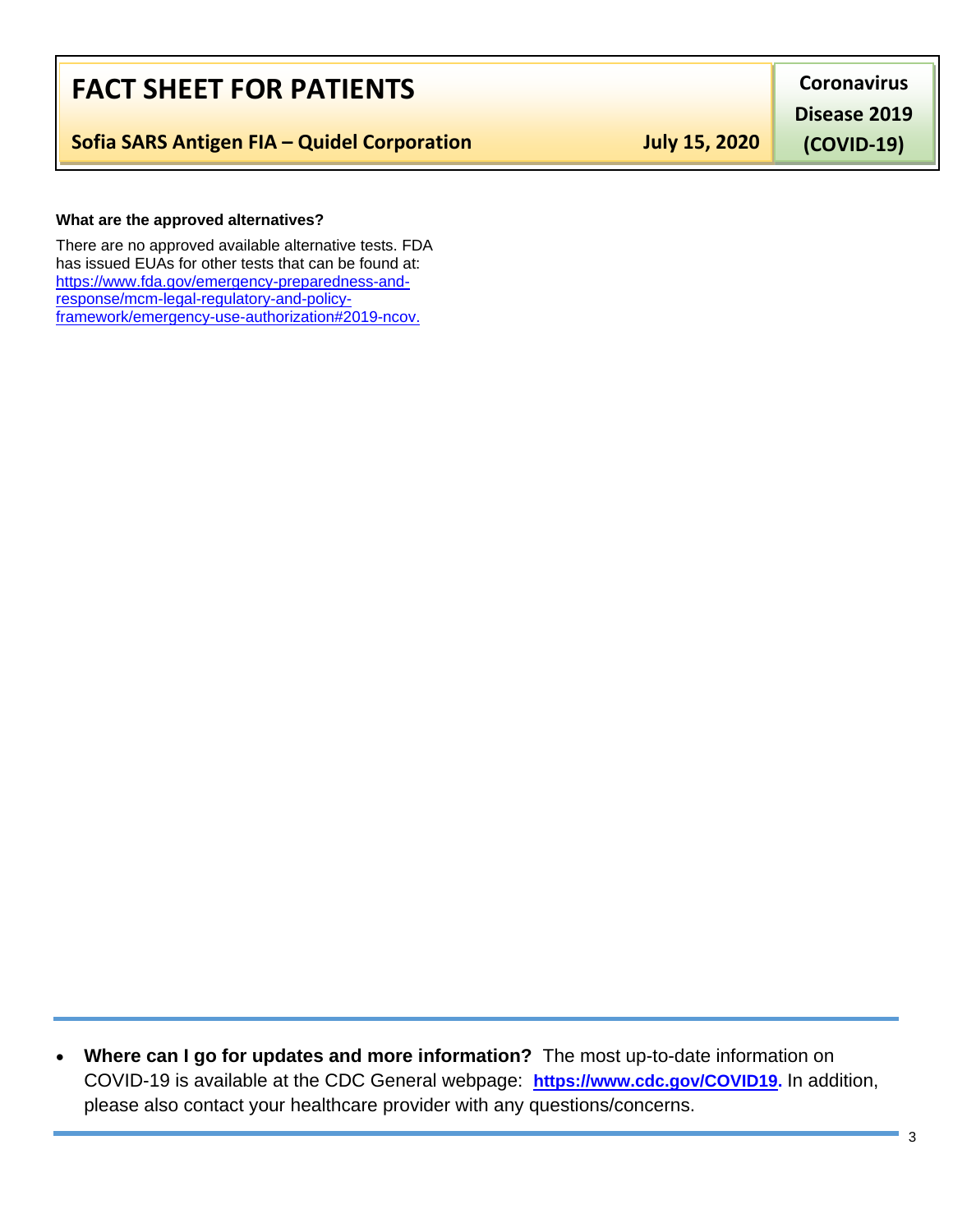

Patient Name:

**Patient Name:\_\_\_\_\_\_\_\_\_\_\_\_\_\_\_\_\_\_\_\_\_\_\_\_\_\_\_\_\_\_\_\_\_\_\_\_\_\_\_\_\_\_\_ Patient phone number:\_\_\_\_\_\_\_\_\_\_\_\_\_\_\_\_\_\_\_\_\_\_\_\_\_\_\_\_\_\_\_**  Patient phone number:

**Instructions:** Your provider will help you determine the duration of your monitoring period. To help make that determination, take your temperature twice a day, morning, and Instructions: Your provider will help you determine the duration of your monitoring period. To help make that determination, take your temperature twice a day, morning, and evening, and write it down. Check if you have any of the following symptoms: circle "Y" for Yes and "N" for No. Do not leave any blank space. evening, and write it down. Check if you have any of the following symptoms: circle "Y" for Yes and "N" for No. **Do not leave any blank space.** If you have a fever or any symptoms, call your provider immediately at 830.792.5800. If you have a fever or any symptoms, call your provider immediately at 830.792.5800.

| appointment<br>Follow up  | /2020 | ΣÑ<br>ξ      |      | z<br>≻      | z<br>$\succ$            | z<br>≻       | z<br>≻                                         | z<br>≻       | z<br>≻            | z<br>≻     | z<br>$\succ$            | z<br>≻       | z<br>≻   | z<br>≻                    | z<br>≻                  | z<br>≻   | z<br>$\succ$ | z<br>≻                                                     |
|---------------------------|-------|--------------|------|-------------|-------------------------|--------------|------------------------------------------------|--------------|-------------------|------------|-------------------------|--------------|----------|---------------------------|-------------------------|----------|--------------|------------------------------------------------------------|
|                           | /2020 | ΣÑ           |      | z<br>≻      | z<br>$\succ$            | z<br>≻       | z<br>$\succ$                                   | z<br>≻       | z<br>≻            | z<br>≻     | z<br>≻                  | z<br>≻       | z<br>≻   | z<br>≻                    | z<br>≻                  | z<br>≻   | z<br>≻       | z<br>≻                                                     |
|                           |       | Μ            |      | z<br>≻      | z<br>$\succ$            | z<br>≻       | z<br>$\succ$                                   | z<br>≻       | z<br>≻            | z<br>≻     | z<br>≻                  | z<br>≻       | z<br>≻   | z<br>≻                    | z<br>≻                  | z<br>≻   | z<br>≻       | z<br>≻                                                     |
|                           | /2020 | ΣÑ           |      | z<br>≻      | z<br>≻                  | z<br>≻       | z<br>≻                                         | z<br>≻       | z<br>≻            | z<br>≻     | z<br>≻                  | z<br>≻       | z<br>≻   | z<br>≻                    | z<br>≻                  | z<br>≻   | z<br>$\succ$ | z<br>≻                                                     |
| ဖ                         |       | ξ            |      | z<br>≻      | z<br>$\succ$            | z<br>≻       | z<br>≻                                         | z<br>≻       | z<br>≻            | z<br>≻     | z<br>≻                  | z<br>≻       | z<br>≻   | z<br>≻                    | z<br>≻                  | z<br>≻   | z<br>$\succ$ | z<br>≻                                                     |
|                           | /2020 | ΣN           |      | z<br>≻      | z<br>≻                  | z<br>≻       | z<br>≻                                         | z<br>≻       | z<br>≻            | z<br>≻     | z<br>≻                  | z<br>≻       | z<br>≻   | z<br>≻                    | z<br>≻                  | z<br>≻   | z<br>≻       | z<br>≻                                                     |
| 5                         |       | Μ            |      | z<br>≻      | z<br>≻                  | z<br>≻       | z<br>≻                                         | z<br>≻       | z<br>≻            | z<br>≻     | z<br>≻                  | z<br>≻       | z<br>≻   | z<br>≻                    | z<br>≻                  | z<br>≻   | z<br>≻       | z<br>≻                                                     |
|                           | /2020 | <b>Md</b>    |      | z<br>≻      | z<br>$\succ$            | z<br>≻       | z<br>≻                                         | z<br>≻       | z<br>≻            | z<br>≻     | z<br>≻                  | z<br>≻       | z<br>≻   | z<br>≻                    | z<br>≻                  | z<br>≻   | z<br>≻       | z<br>Ë<br>≻<br>Е                                           |
| 4                         |       | ΚM           |      | z<br>≻      | z<br>$\succ$            | z<br>≻       | z<br>$\succ$                                   | z<br>≻       | z<br>≻            | z<br>≻     | z<br>≻                  | z<br>≻       | z<br>≻   | z<br>≻                    | z<br>≻                  | z<br>≻   | z<br>$\succ$ | z<br>≻                                                     |
|                           | /2020 | <b>Md</b>    |      | z<br>≻      | z<br>$\succ$            | z<br>≻       | z<br>≻                                         | z<br>≻       | z<br>≻            | z<br>≻     | z<br>≻                  | z<br>≻       | z<br>≻   | z<br>≻                    | z<br>≻                  | z<br>≻   | z<br>$\succ$ | с<br>z<br>≻                                                |
| ო                         |       | $\mathsf{M}$ |      | z<br>≻      | z<br>≻                  | z<br>≻       | z<br>≻                                         | z<br>≻       | z<br>≻            | z<br>≻     | z<br>≻                  | z<br>≻       | z<br>≻   | z<br>≻                    | z<br>≻                  | z<br>≻   | z<br>≻       | z<br>≻                                                     |
|                           | /2020 | $\mathbb{R}$ |      | Z<br>≻      | $\mathsf{z}$<br>≻       | Z<br>≻       | $\mathsf{z}$<br>≻                              | Z<br>$\succ$ | $\mathsf{z}$<br>≻ | z<br>≻     | z<br>$\succ$            | z<br>≻       | Z<br>≻   | Z<br>≻                    | $\mathsf{z}$<br>$\succ$ | z<br>≻   | z<br>≻       | Z<br>$\frac{1}{2}$<br>$\succ$                              |
| $\mathbf{\Omega}$         |       | ξ            |      | z<br>≻      | z<br>≻                  | z<br>$\succ$ | z<br>$\succ$                                   | Z<br>$\succ$ | z<br>≻            | z<br>≻     | Z<br>$\geq$             | Z<br>$\succ$ | z<br>≻   | z<br>≻                    | z<br>$\succ$            | z<br>≻   | z<br>≻       | ζ<br>z<br>$\geq$                                           |
|                           | /2020 | $\mathbb{R}$ |      | z<br>≻      | z<br>≻                  | Z<br>$\succ$ | $\geq$<br>$\succ$                              | Z<br>≻       | z<br>≻            | z<br>≻     | Z<br>$\succ$            | Z<br>≻       | z<br>≻   | Z<br>≻                    | Z<br>$\succ$            | z<br>≻   | z<br>≻       | Z<br>$\geq$                                                |
| H                         |       | ĄΜ           |      | Z<br>≻      | $\mathsf{z}$<br>$\succ$ | Z<br>≻       | $\geq$<br>$\succ$                              | Z<br>$\succ$ | $\mathsf{z}$<br>≻ | z<br>≻     | $\mathsf{z}$<br>$\succ$ | Z<br>$\succ$ | z<br>≻   | z<br>$\succ$              | $\mathsf{z}$<br>$\succ$ | z<br>≻   | z<br>$\succ$ | Z<br>$\geq$                                                |
| Day # (from last contact) | Date  | AM or PM     | Time | Temperature | Felt feverish           | Cough        | Shortness of breath or<br>difficulty breathing | Chills       | Sore throat       | Runny nose | Muscle aches            | Fatigue      | Headache | Abdominal pain/discomfort | Nausea                  | Diarrhea | Vomiting     | Fever/pain reducing<br>medication taken*<br>$\overline{a}$ |

\*e.g., Aspirin, Tylenol (acetaminophen), paracetamol, Aleve (naproxen), MOTRIN or Advil (ibuprofen) e.g., Aspirin, TylenoLU (acetaminophen), paracetamol, AleveLJ (naproxen), MOTRINLJ or AdvilLJ (ibuproten)